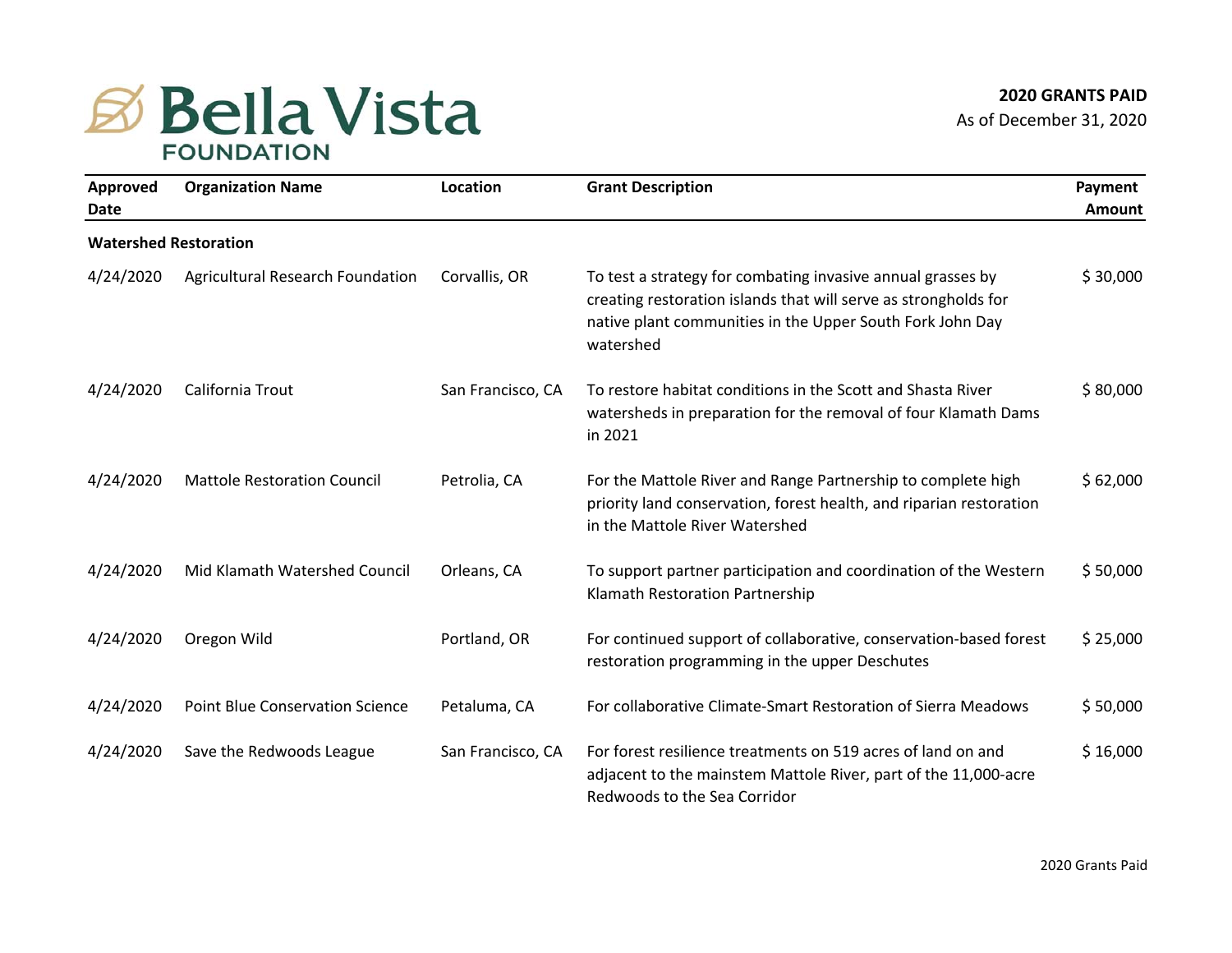| <b>Approved</b><br>Date | <b>Organization Name</b>                     | Location          | <b>Grant Description</b>                                                                                                                                                                                 | Payment<br><b>Amount</b> |
|-------------------------|----------------------------------------------|-------------------|----------------------------------------------------------------------------------------------------------------------------------------------------------------------------------------------------------|--------------------------|
| 4/24/2020               | Sierra Forest Legacy (a project of<br>Tides) | San Francisco, CA | For expanded participation in five collaboratives that increase<br>forest resilience and conserve biodiversity in the American,<br>Truckee, and Yuba watersheds                                          | \$50,000                 |
| 4/24/2020               | South Yuba River Citizens League             | Nevada City, CA   | To continue planning, stakeholder outreach, and conservation<br>efforts in the Lower Yuba River                                                                                                          | \$30,000                 |
| 4/24/2020               | <b>Sustainable Northwest</b>                 | Portland, OR      | To advance restoration and collaboration in the Upper John Day<br>basin                                                                                                                                  | \$50,000                 |
| 4/24/2020               | The Freshwater Trust                         | Portland, OR      | To develop a coordinated restoration implementation and<br>funding program to moderate stream temperature in the John<br>Day basin, as well as continue monitoring efforts and partnership<br>engagement | \$120,000                |
| 4/24/2020               | The Sierra Fund                              | Nevada City, CA   | To restore habitat conditions in the Scott and Shasta River<br>watersheds in preparation for the removal of four Klamath Dams<br>in 2021                                                                 | \$45,000                 |
| 4/24/2020               | The Trust for Public Land                    | San Francisco, CA | For the Northern Sierra Program to strategically conserve the<br>region's forests, watersheds, and other natural areas                                                                                   | \$120,000                |
| 4/24/2020               | Think Wild                                   | Bend, OR          | To provide landowners in the Upper Crooked River watershed<br>with beaver management services and promote the benefits of<br>beaver on the landscape                                                     | \$27,000                 |
| 4/24/2020               | Western Environmental Law Center Eugene, OR  |                   | To restore habitat conditions in the Scott and Shasta River<br>watersheds in preparation for the removal of four Klamath Dams<br>in 2021                                                                 | \$60,000                 |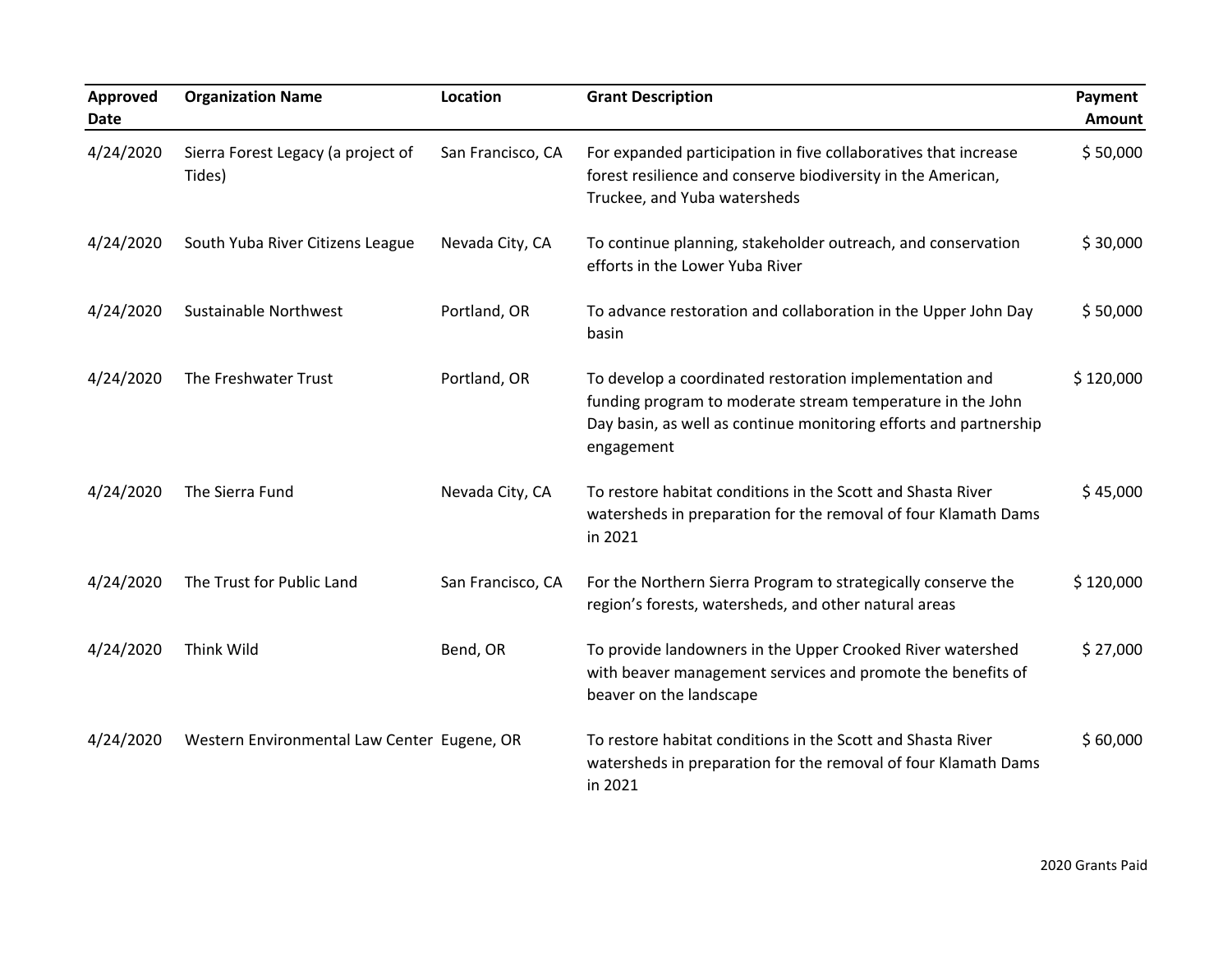| <b>Approved</b><br><b>Date</b> | <b>Organization Name</b>                                 | Location        | <b>Grant Description</b>                                                                                                                                                                       | Payment<br>Amount |
|--------------------------------|----------------------------------------------------------|-----------------|------------------------------------------------------------------------------------------------------------------------------------------------------------------------------------------------|-------------------|
| 9/25/2020                      | <b>American Forests</b>                                  | Washington, DC  | To implement climate-smart watershed restoration strategies in<br>the American River watershed in response to the 2014 King Fire                                                               | \$50,000          |
| 9/25/2020                      | <b>American Rivers</b>                                   | Nevada City, CA | To reduce fuels and reintroduce fire in the Cosumnes, American,<br>Bear, Yuba (CABY) region and advance Yuba River recovery by<br>developing a broadly-supported salmon reintroduction project | \$30,000          |
| 9/25/2020                      | <b>Blue Forest Finance</b>                               | Sacramento, CA  | To support the Forest Resilience Bond's expansion past the pilot<br>phase to protect 275,000 acres across the Yuba watershed<br>through the North Yuba Forest Partnership                      | \$35,000          |
| 9/25/2020                      | Central Oregon Forest Stewardship Bend, OR<br>Foundation |                 | To support community outreach, multiparty monitoring, and<br>adaptive management for the Deschutes Collaborative Forest<br>Project                                                             | \$35,000          |
| 9/25/2020                      | Central Oregon Landwatch                                 | Bend, OR        | For the Deschutes Basin Streamflow Restoration Program                                                                                                                                         | \$40,000          |
| 9/25/2020                      | <b>Deschutes River Conservancy</b>                       | Bend, OR        | For continued support to design a water marketing program to<br>facilitate water trading between irrigation districts, municipalities,<br>and the Deschutes River                              | \$60,000          |
| 9/25/2020                      | Klamath Bird Observatory                                 | Ashland, OR     | To increase local capacity to monitor effectiveness of restoration<br>projects in the Scott River watershed                                                                                    | \$15,925          |
| 9/25/2020                      | <b>Scott River Water Trust</b>                           | Etna, CA        | To integrate Scott River Water Trust and Cal Trout's streamflow<br>augmentation efforts to increase the pace and scale of<br>permanent water transactions in the Klamath River watershed       | \$25,000          |
| 9/25/2020                      | Sierra Streams Institute                                 | Nevada City, CA | For the Deer Creek Ranch Riparian Restoration Project                                                                                                                                          | \$35,242          |
| 9/25/2020                      | Truckee River Watershed Council                          | Truckee, CA     | To support Coldstream Canyon Wetland Rehabilitation                                                                                                                                            | \$40,000          |
|                                |                                                          |                 |                                                                                                                                                                                                | 2020 Grants Paid  |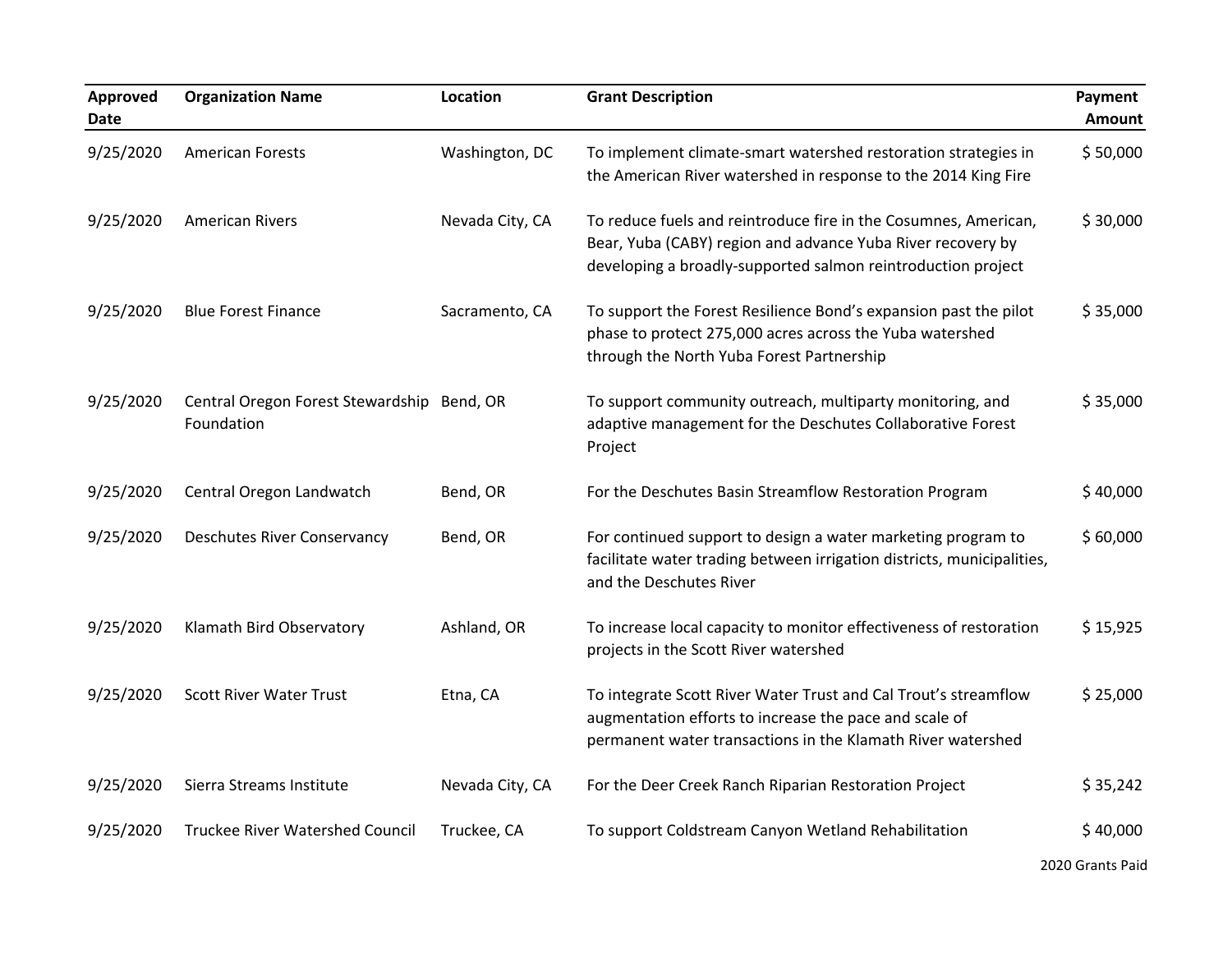| Approved<br><b>Date</b> | <b>Organization Name</b>                                                            | Location          | <b>Grant Description</b>                                                                                                                                                                                          | Payment<br>Amount |
|-------------------------|-------------------------------------------------------------------------------------|-------------------|-------------------------------------------------------------------------------------------------------------------------------------------------------------------------------------------------------------------|-------------------|
| 9/25/2020               | Wild Salmon Center                                                                  | Portland, OR      | To convene the Mid-Klamath Spring Chinook Working Group to<br>plan fishery management and habitat restoration actions to<br>recover Spring Chinook Salmon in the Mid-Klamath, Salmon,<br>Scott, and Shasta Rivers | \$40,000          |
|                         |                                                                                     |                   | Total Watershed Restoration (26 Grants) \$1,221,167                                                                                                                                                               |                   |
| <b>Pre-3 Support</b>    |                                                                                     |                   |                                                                                                                                                                                                                   |                   |
| 4/24/2020               | <b>Buckelew Programs</b>                                                            | San Rafael, CA    | For Maternidad y Esperanza (formerly called Healthy Families<br>Marin), a program that integrates home visiting services and a<br>support group with medical care for pregnant women and new<br>parents           | \$85,000          |
| 4/24/2020               | <b>Community Overcoming</b><br>Relationship Abuse                                   | San Mateo, CA     | For bilingual support groups for victims of domestic violence and<br>trauma-informed services for their children                                                                                                  | \$61,500          |
| 4/24/2020               | <b>Family Connections Centers</b><br>(formerly Portola Family<br>Connections, Inc.) | San Francisco, CA | Strengthening Families through a Comprehensive Continuum of<br>Support                                                                                                                                            | \$40,000          |
| 4/24/2020               | Good Samaritan Family Resource<br>Center                                            | San Francisco, CA | For support groups, parenting classes, workshops, and case<br>management that help caregivers manage and reduce stress and<br>maternal depression                                                                 | \$50,000          |
| 4/24/2020               | <b>Grail Family Services</b>                                                        | San Jose, CA      | To support Birth & Beyond Family Empowerment parenting<br>programs for parents of young children in East San Jose                                                                                                 | \$40,000          |
| 4/24/2020               | Homeless Prenatal Program                                                           | San Francisco, CA | For the Wellness Center, providing case management, prenatal<br>and parenting classes, support groups, counseling, and alternative<br>support services for pregnant and post-partum women                         | \$50,000          |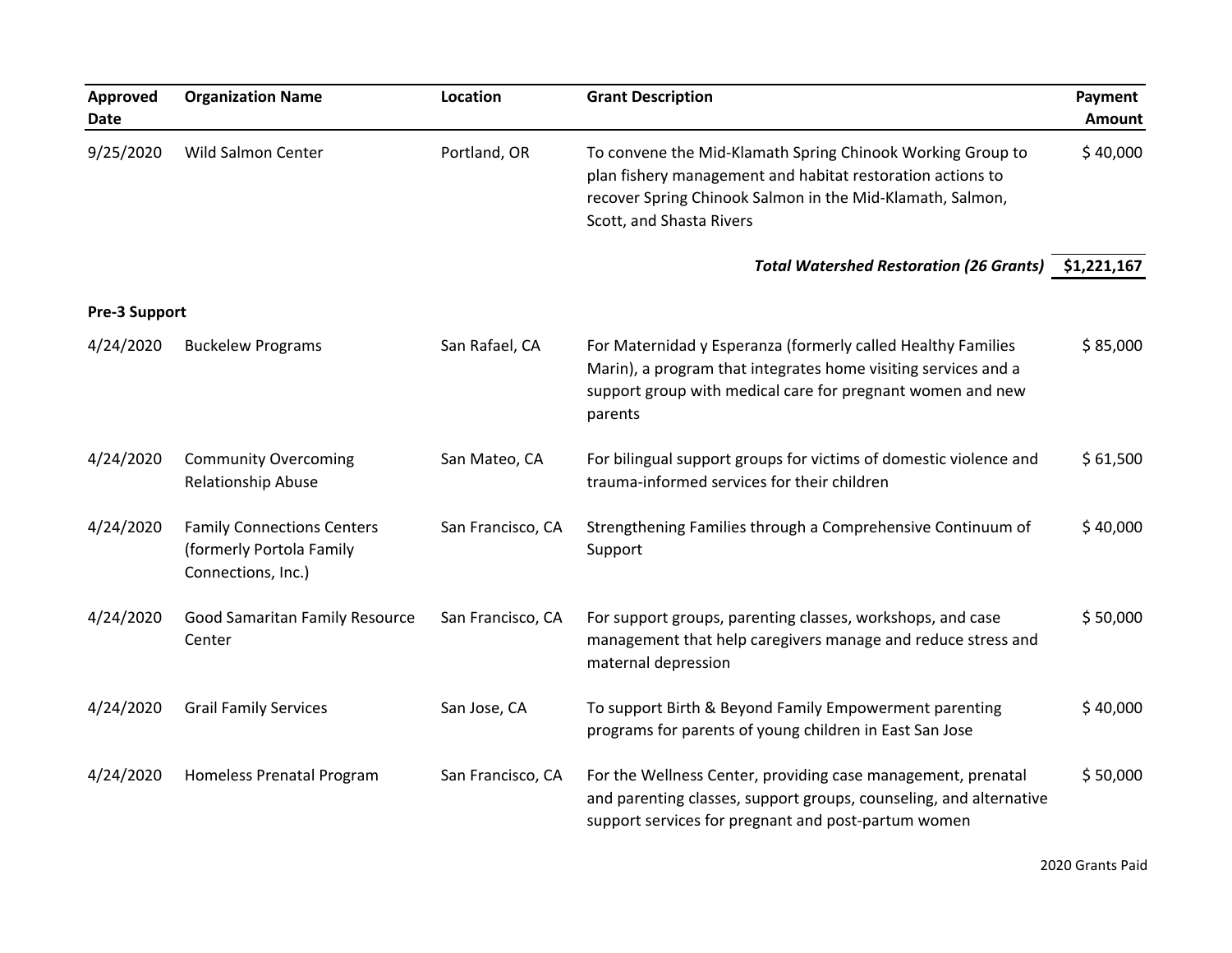| <b>Approved</b><br><b>Date</b> | <b>Organization Name</b>                       | Location          | <b>Grant Description</b>                                                                                                                                                        | Payment<br>Amount |
|--------------------------------|------------------------------------------------|-------------------|---------------------------------------------------------------------------------------------------------------------------------------------------------------------------------|-------------------|
| 4/24/2020                      | Jewish Family and Children's<br>Services-Marin | San Francisco, CA | For Early Childhood Mental Health program (ECMH), which<br>provides trained consultants to Parent Services Project's<br>Aprendiendo Juntos Playgroups                           | \$20,000          |
| 4/24/2020                      | La Casa de las Madres                          | San Francisco, CA | For comprehensive wellness services for mothers and young<br>children who experience domestic violence including support<br>groups, parenting classes, and therapeutic programs | \$56,500          |
| 4/24/2020                      | Learning and Loving Education<br>Center        | Morgan Hill, CA   | To support services to immigrant mothers of young children                                                                                                                      | \$25,000          |
| 4/24/2020                      | <b>Marin Community Clinic</b>                  | Novato, CA        | To support the Compañeras birth coaching and Centering<br>Pregnancy programs                                                                                                    | \$50,000          |
| 4/24/2020                      | Puente de la Costa Sur (PUENTE)                | Pescadero, CA     | For the Early Childhood Education Program to support healthy<br>social-emotional development of parents with children ages 0-5                                                  | \$50,000          |
| 4/24/2020                      | Rebekah Children's Services                    | Gilroy, CA        | For the Resilient Family Program to help parents and caregivers<br>build healthy attachment and relationships with their children                                               | \$60,000          |
| 4/24/2020                      | <b>Sacred Heart Community Service</b>          | San Jose, CA      | For support and expansion of the Resilient Family Program,<br>reinforcing parent-child attachment and strengthening resilience<br>in families with children ages 0-3            | \$55,000          |
| 4/24/2020                      | Safe & Sound                                   | San Francisco, CA | For general support to help strengthen Protective Factors for<br>families with young children who have been exposed to violence                                                 | \$50,000          |
| 4/24/2020                      | SOMOS Mayfair, Inc.                            | San Jose, CA      | To support programming focused on creating a thriving and<br>literacy rich home environment for families with children ages 0-3                                                 | \$65,000          |
| 4/24/2020                      | Teen Success, Inc                              | Milpitas, CA      | For support of the San Jose Teen Success Program                                                                                                                                | \$30,000          |

2020 Grants Paid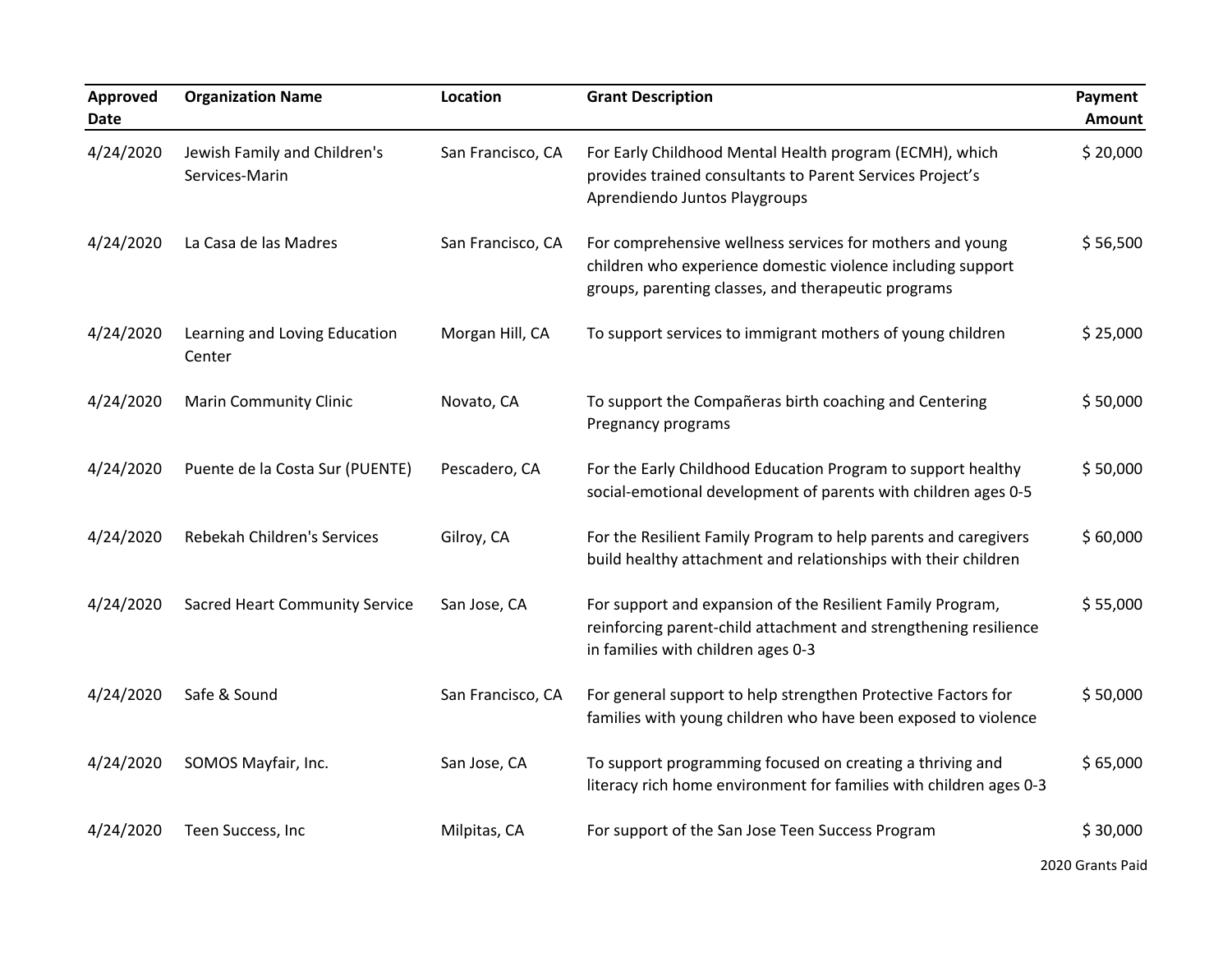| Approved<br><b>Date</b> | <b>Organization Name</b>                           | Location           | <b>Grant Description</b>                                                                                                                                                                     | Payment<br>Amount |
|-------------------------|----------------------------------------------------|--------------------|----------------------------------------------------------------------------------------------------------------------------------------------------------------------------------------------|-------------------|
| 4/24/2020               | Wu Yee Children's Services                         | San Francisco, CA  | To support the Joy Lok Family Resource Center's playgroups,<br>support groups, parenting education classes, and case<br>management services                                                  | \$35,000          |
| 9/25/2020               | <b>Catholic Charities of Santa Clara</b><br>County | San Jose, CA       | For the Baby Steps program, providing home visits and support<br>groups to pregnant or parenting mothers or caregivers of children<br>ages 0-3                                               | \$45,000          |
| 9/25/2020               | <b>Catholic Charities of Santa Clara</b><br>County | San Jose, CA       | For New Beginnings, a program for children ages 0-3 and their<br>families that provides cognitive and social emotional enrichment<br>and community-building to underserved areas of San Jose | \$65,000          |
| 9/25/2020               | <b>Gum Moon Residence Hall</b>                     | San Francisco, CA  | For the Early Childhood Development and Parent Support<br>Program that helps promote parent/caregiver bonding with their<br>infants and toddlers                                             | \$50,000          |
| 9/25/2020               | Holy Family Day Home of San<br>Francisco           | San Francisco, CA  | For a Health and Wellness Parenting Course to help parents of<br>young children develop healthy practices for coping with poverty-<br>and homelessness-related stress and trauma             | \$20,000          |
| 9/25/2020               | Homeless Children's Network                        | San Francisco, CA  | For the Early Childhood component of the Ma'at Program,<br>providing trauma-informed, culturally relevant support for<br>Black/African American families with children 0-3                   | \$50,000          |
| 9/25/2020               | Parent Services Project                            | San Rafael, CA     | For child development services for young children not attending<br>preschool and mental health supports for parents                                                                          | \$50,000          |
| 9/25/2020               | Ravenswood Family Health Center                    | East Palo Alto, CA | For CenteringParenting® Program, a group-based model providing<br>pediatric care and parenting education during a child's first two<br>years of life                                         | \$50,000          |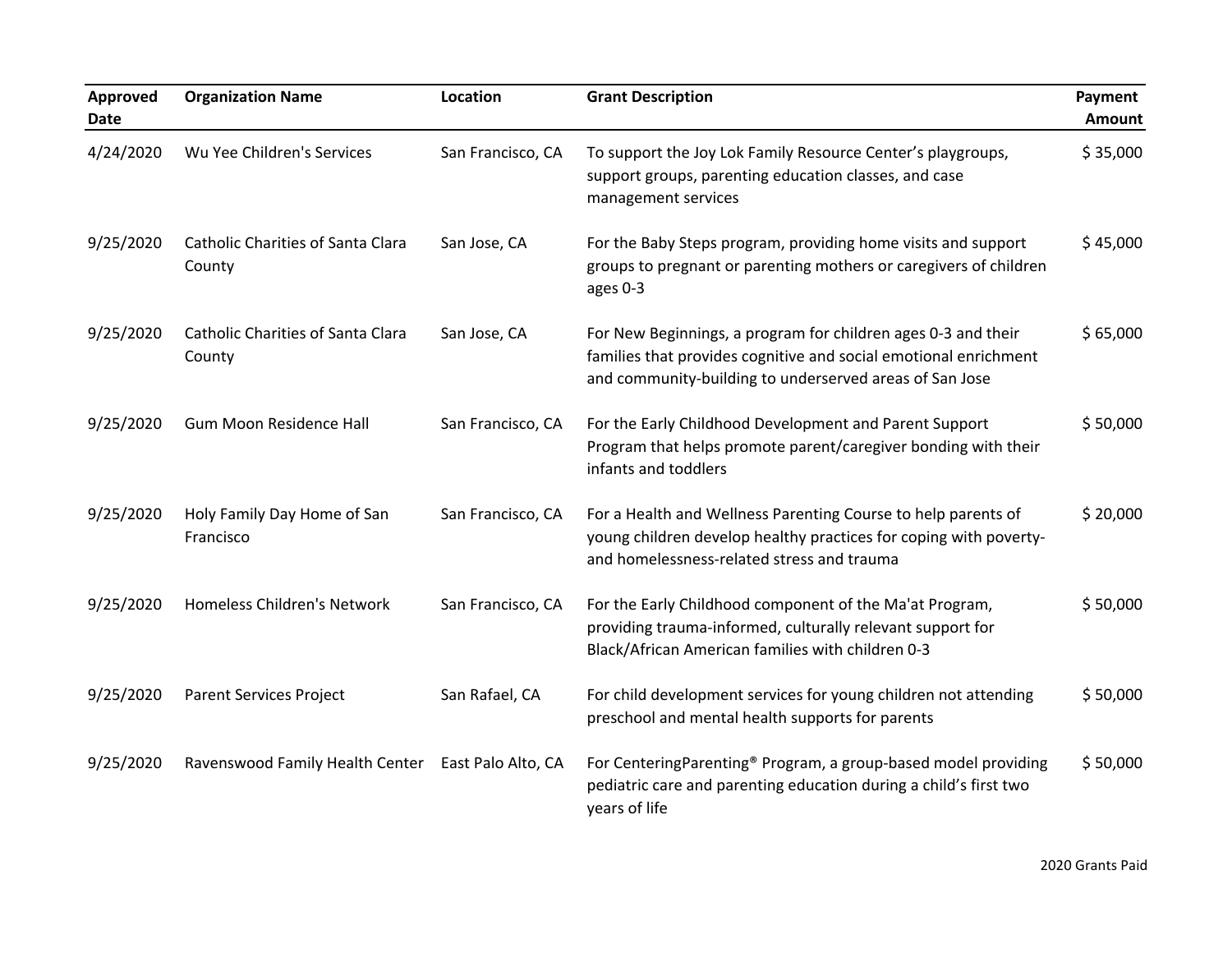| Approved<br>Date          | <b>Organization Name</b>                                                            | Location          | <b>Grant Description</b>                                                                                                                                                                                                                                                | Payment<br>Amount |
|---------------------------|-------------------------------------------------------------------------------------|-------------------|-------------------------------------------------------------------------------------------------------------------------------------------------------------------------------------------------------------------------------------------------------------------------|-------------------|
| 9/25/2020                 | San Francisco General Hospital<br>Foundation                                        | San Francisco, CA | To support Solid Start's Perinatal Resource Integration Service<br>Model (PRISM), a program which utilizes Community Health<br>Workers to provide a linkage between healthcare and social<br>support services                                                           | \$25,000          |
| 9/25/2020                 | StarVista                                                                           | San Carlos, CA    | For the work of Early Childhood Mental Health (ECMHC),<br>consultants in Santa Clara County in childcare centers, home<br>visiting services, and trainings for parents and providers                                                                                    | \$35,000          |
| 9/25/2020                 | StarVista                                                                           | San Carlos, CA    | For the San Mateo County Childhood Services Team to provide<br>family support, mental health consultation, and linkages to<br>mental health services                                                                                                                    | \$60,000          |
| 9/25/2020                 | The Regents of the University of<br>California                                      | San Francisco, CA | For the Infant Parent Program's Perinatal Mental Health Service<br>Project, including direct mental health intervention for pregnant<br>women and parents of infants and mental health consultation<br>and training for pediatricians and pre- and post-natal providers | \$50,000          |
|                           |                                                                                     |                   | Total Pre-3 Support (28 Grants) \$1,323,000                                                                                                                                                                                                                             |                   |
| <b>GGS Early Literacy</b> |                                                                                     |                   |                                                                                                                                                                                                                                                                         |                   |
| 4/24/2020                 | 826 Valencia                                                                        | San Francisco, CA | For early literacy programs supporting K-3rd grade students in<br>San Francisco                                                                                                                                                                                         | \$45,000          |
| 4/24/2020                 | Bridge the Gap College Prep                                                         | Sausalito, CA     | To support BTGCP's literacy and SEL programs                                                                                                                                                                                                                            | \$40,000          |
| 4/24/2020                 | <b>Family Connections Centers</b><br>(formerly Portola Family<br>Connections, Inc.) | San Francisco, CA | For FCC's pre-K through 3rd grade literacy programs                                                                                                                                                                                                                     | \$30,000          |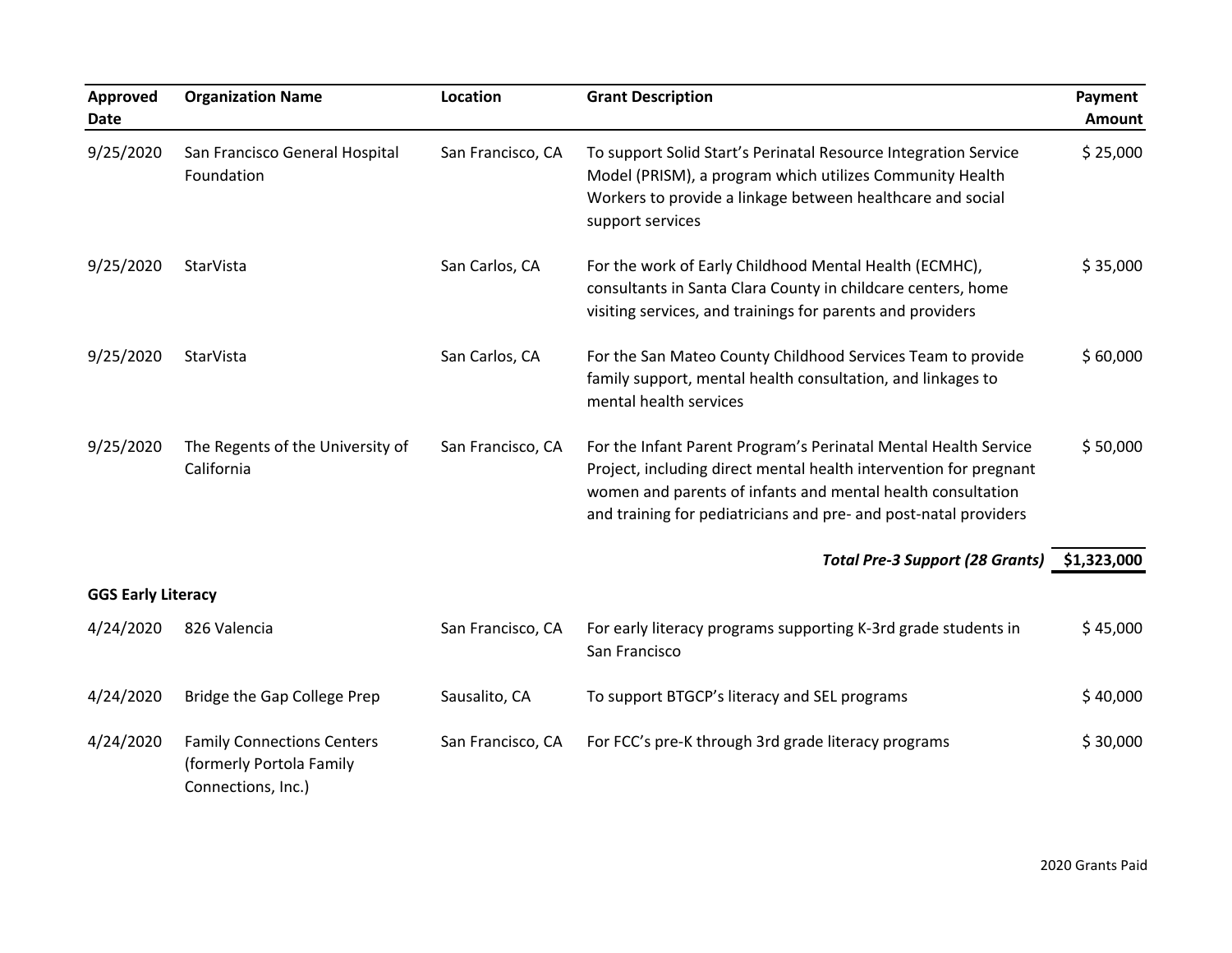| Approved<br>Date | <b>Organization Name</b>                                      | Location          | <b>Grant Description</b>                                                                                                                                                                                                        | Payment<br>Amount |
|------------------|---------------------------------------------------------------|-------------------|---------------------------------------------------------------------------------------------------------------------------------------------------------------------------------------------------------------------------------|-------------------|
| 4/24/2020        | Jumpstart for Young Children, Inc.                            | San Francisco, CA | To support Pre-K to 3rd grade early literacy programming in San<br>Francisco                                                                                                                                                    | \$50,000          |
| 4/24/2020        | Parent Services Project                                       | San Rafael, CA    | To expand and sustain Raising A Reader programming in Marin                                                                                                                                                                     | \$15,000          |
| 4/24/2020        | <b>Reading Partners</b>                                       | Oakland, CA       | For Reading Partners in San Francisco                                                                                                                                                                                           | \$50,000          |
| 4/24/2020        | Tandem, Partners in Early Learning San Francisco, CA          |                   | To provide trainings, family literacy events, and high-quality,<br>diverse giveaway books for families and family support<br>professionals in San Francisco to engage families in early learning<br>best practices for children | \$35,000          |
| 4/24/2020        | UP ON TOP                                                     | San Francisco, CA | To support the summer literacy program                                                                                                                                                                                          | \$10,000          |
| 9/25/2020        | Catholic Charities CYO of the<br>Archdiocese of San Francisco | San Francisco, CA | To support the Canal Family Support Kids Club                                                                                                                                                                                   | \$30,000          |
| 9/25/2020        | <b>Mission Graduates</b>                                      | San Francisco, CA | For the Extended Day Program                                                                                                                                                                                                    | \$35,000          |
| 9/25/2020        | Parent Services Project                                       | San Rafael, CA    | To expand and sustain Raising A Reader programming in Marin                                                                                                                                                                     | \$15,000          |

*Total GGS Early Literacy (11 Grants)* **\$355,000**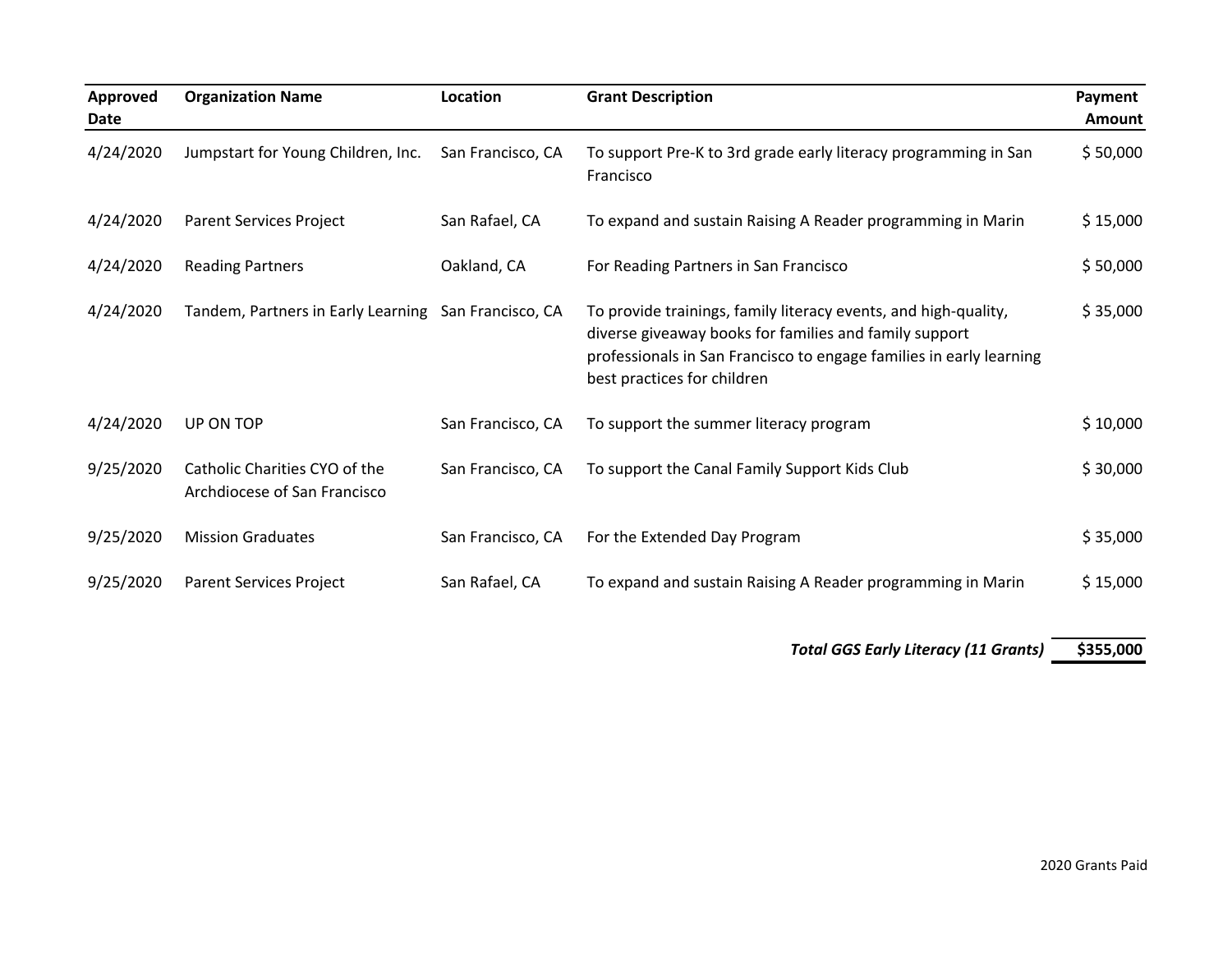| Approved<br>Date          | <b>Organization Name</b>                                            | Location          | <b>Grant Description</b>                                      | Payment<br>Amount |
|---------------------------|---------------------------------------------------------------------|-------------------|---------------------------------------------------------------|-------------------|
| <b>GGS Healthy Living</b> |                                                                     |                   |                                                               |                   |
| 4/24/2020                 | 18 Reasons                                                          | San Francisco, CA | To provide the Cooking Matters program to San Francisco youth | \$20,000          |
| 4/24/2020                 | Access Institute for Psychological<br><b>Services</b>               | San Francisco, CA | For the In-School Mental Health program                       | \$25,000          |
| 4/24/2020                 | At The Crossroads                                                   | San Francisco, CA | For general operating support                                 | \$40,000          |
| 4/24/2020                 | Center for Urban Education about<br>Sustainable Agriculture (CUESA) | San Francisco, CA | To support the Foodwise Teen program in San Francisco         | \$30,000          |
| 4/24/2020                 | <b>Ceres Community Project</b>                                      | Sebastopol, CA    | To support Ceres' Youth Development Program in Marin          | \$30,000          |
| 4/24/2020                 | GirlVentures                                                        | Oakland, CA       | For general operating support                                 | \$30,000          |
| 4/24/2020                 | Larkin Street Youth Services                                        | San Francisco, CA | To support the Behavioral Health program                      | \$60,000          |
| 4/24/2020                 | Lavender Youth Recreation and<br>Information Center (LYRIC)         | San Francisco, CA | For support of school-based QGroups                           | \$20,000          |
| 4/24/2020                 | Literacy for Environmental Justice<br>(LEJ)                         | San Francisco, CA | To support the Eco-Adventures program                         | \$25,000          |
| 4/24/2020                 | Outward Bound California                                            | San Francisco, CA | For Insight Days and Basecamp Expeditions                     | \$30,000          |
| 4/24/2020                 | San Francisco Court Appointed<br>Special Advocate Program           | San Francisco, CA | For general operating support                                 | \$35,000          |
| 4/24/2020                 | Side by Side                                                        | San Anselmo, CA   | For the YouThrive and summer bridge programming in Marin      | \$20,000          |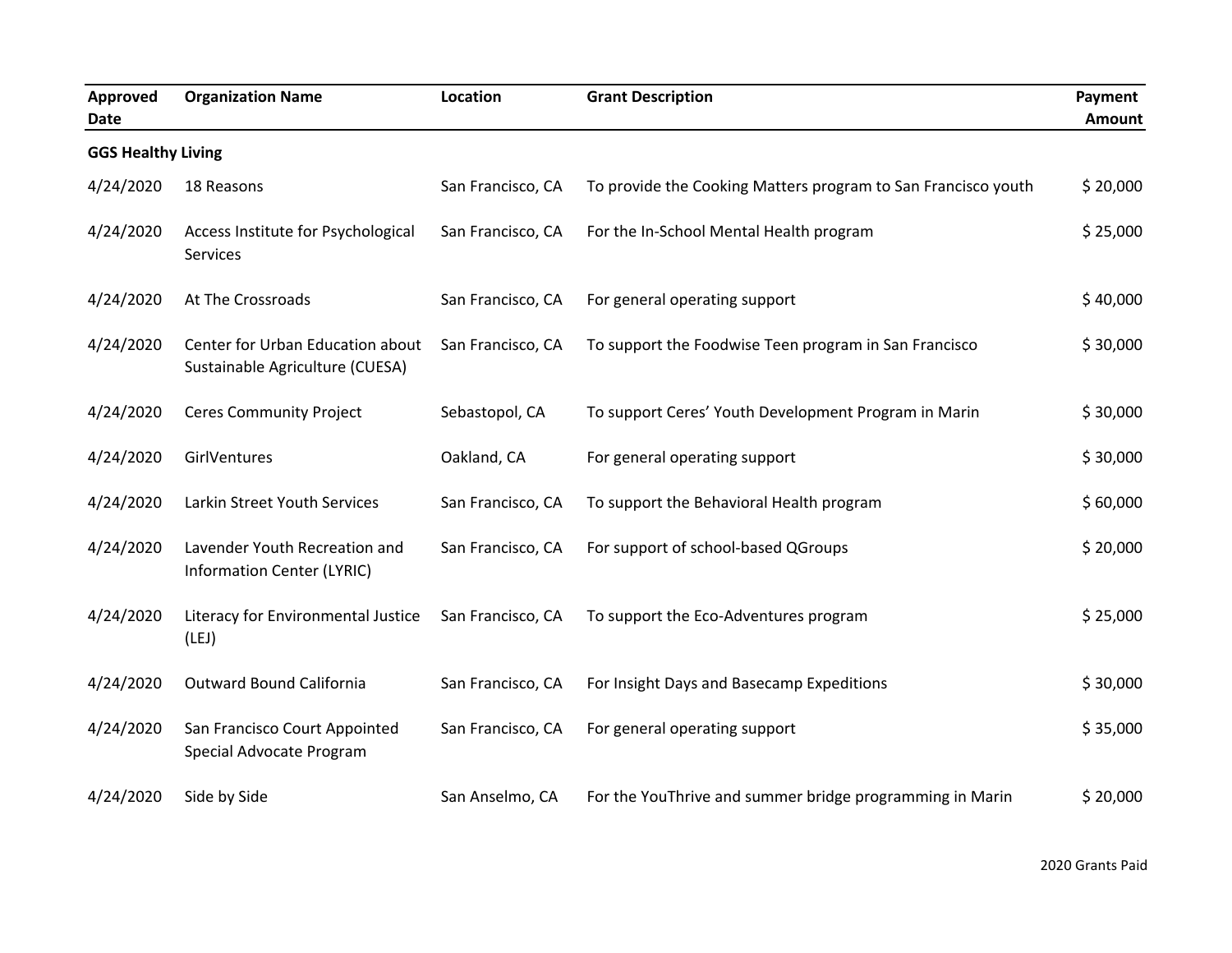| Approved<br><b>Date</b> | <b>Organization Name</b>                                            | Location          | <b>Grant Description</b>                                | Payment<br><b>Amount</b> |
|-------------------------|---------------------------------------------------------------------|-------------------|---------------------------------------------------------|--------------------------|
| 9/25/2020               | Community Institute for<br>Psychotherapy                            | San Rafael, CA    | To support School-based Services                        | \$15,000                 |
| 9/25/2020               | CommunityGrows (a project of the San Francisco, CA<br>Tides Center) |                   | For general operating support                           | \$20,000                 |
| 9/25/2020               | Felton Institute/Family Service<br>Agency of San Francisco          | San Francisco, CA | To support the Youth Risk Reduction program             | \$15,000                 |
| 9/25/2020               | Huckleberry Youth Programs, Inc.                                    | San Francisco, CA | To support the Huckleberry Teen Health Program in Marin | \$30,000                 |
| 9/25/2020               | <b>Mindful Schools</b>                                              | Emeryville, CA    | For the Schoolwide Mindfulness program in SF and Marin  | \$25,000                 |
| 9/25/2020               | Oasis For Girls (A project of Tides)                                | San Francisco, CA | For general operating support                           | \$25,000                 |
| 9/25/2020               | Project Avary                                                       | San Rafael, CA    | For general operating support                           | \$30,000                 |
| 9/25/2020               | Kidpower Teenpower Fullpower                                        | Santa Cruz, CA    | To support the Boundaries and Consent Initiative        | \$30,000                 |
|                         |                                                                     |                   | <b>Total GGS Healthy Living (20 Grants)</b>             | \$555,000                |
|                         | <b>Other (COVID-19 Emergency Grants)</b>                            |                   |                                                         |                          |
| 4/24/2020               | Next Door Solutions to Domestic<br>Violence                         | San Jose, CA      | For general operating support                           | \$21,000                 |
| 12/11/2020              | At The Crossroads                                                   | San Francisco, CA | For general operating support                           | \$25,000                 |
| 12/11/2020              | <b>Canal Alliance</b>                                               | San Rafael, CA    | For client Support Fund                                 | \$25,000                 |
| 12/11/2020              | Good Samaritan Family Resource<br>Center                            | San Francisco, CA | For emergency Fund                                      | \$25,000                 |

2020 Grants Paid